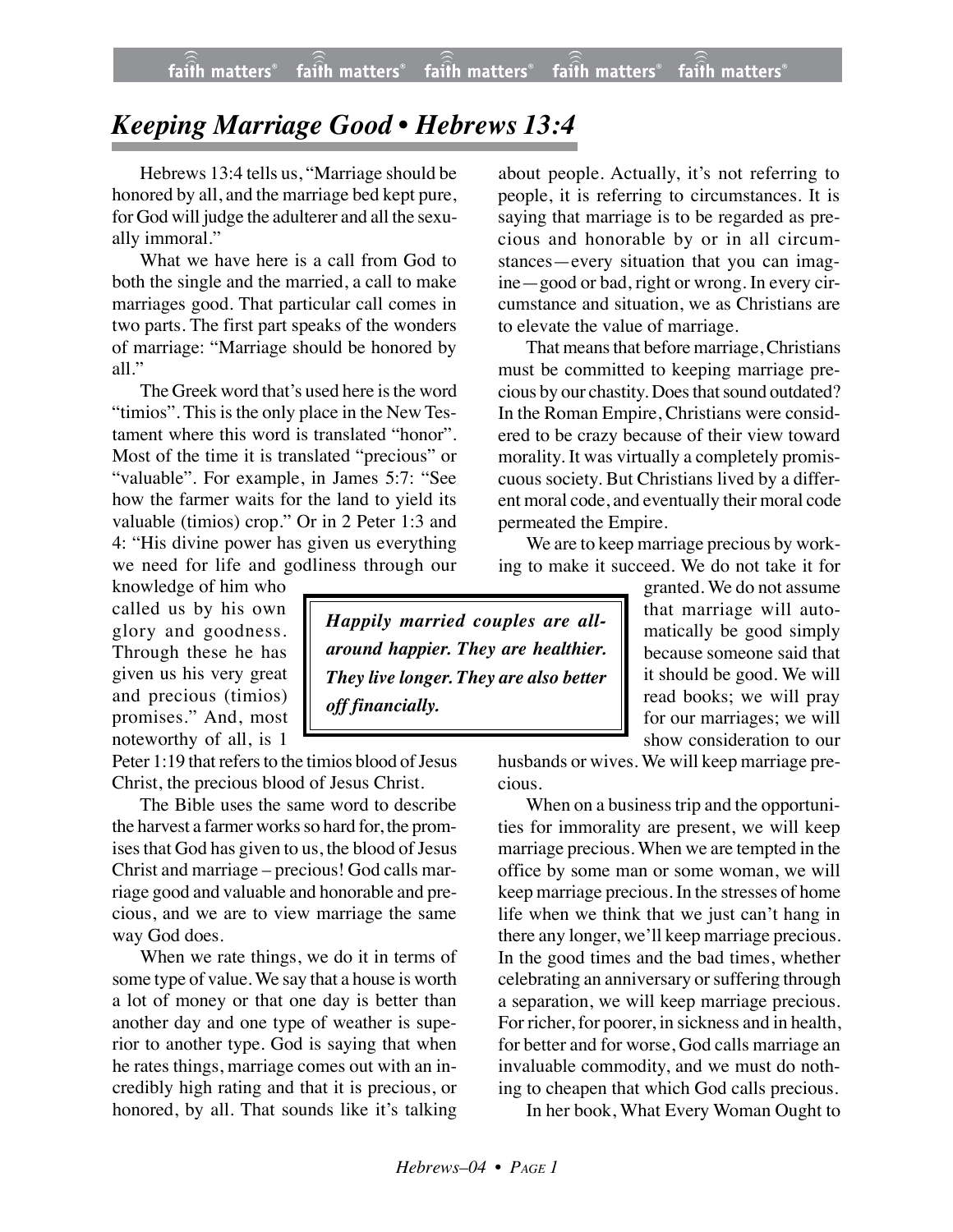Know About Marriage, Dr. Joyce Brothers says this:

*Marriage is worth the effort. It is the most dependable source of happiness, security, and just plain well-being there is in today's world. Happily married couples are all-around happier. They are healthier. They live longer. They are also better off financially.*

*The wonderful thing about marriage is that you are the most important person in someone else's life. When the whole world seems to be rejecting you . . . you lost your job, whatever . . . you know there is someone who will not reject you.*

*Best of all, there is someone to share your happiness with. Marriage is the salt of daily life. It makes everything just a little bit better.*

Do you know what God says about that? God shouts out his AMEN because God agrees that marriage is precious and therefore it must be protected.

Because God is extraordinarily concerned that this precious, honorable marriage relationship be protected from abuse and from intrusion, he goes on to say in the second part of verse 4 that "the marriage bed (should be) kept pure." This refers to sexual intercourse and clearly declares that it is pure, wholesome, positive and esteemed - - - within marriage. It is also a dramatic reminder that no one should do anything that might defile that marriage bond.

It's a message to those of us that are married, that we are to keep our minds and our hearts and our hands and our bodies only for those to whom we are married. We must never do anything that will cheapen what God calls precious.

It's a message to those who are single to never tamper with the marriage relationship of others. Never say or do anything that will cause you to pollute the sexual bond of any married person, and resist any temptation of any married person to detract from their marriage by any relationship with you.

We must all do our parts to elevate marriage and make people's marriages good, even if they aren't our own marriages. As Christians, we must continually contribute to making marriage not only successful, but to keeping it protected.

Specifically, this refers to sexual relationships outside of marriage, but there is a broader principle that, whether married or single, we must support marriage, pray for marriage and encourage all marriages in every possible way. We dare not tempt anyone to infidelity by our dress, our language or potentially compromising situations and relations. We are to do all we can in our homes, in church, in our offices, on our business trips, in our neighborhoods, in our minds, to support and protect what God has called precious and in need of protection.

God knows that we are all sinners, and as sinners we have a bent toward breaking God's law, toward disobedience. As sinners we are tempted to stray away from marital fidelity; as sinners we are prone to flirt with other people; as sinners we find pleasure in the prospect of sexual relationships with those to whom we are not married. We are sinners and God recognizes that. And because God recognizes that, he goes on in this second part of Hebrews 13:4 to give us a powerful, but negative, warning. The warning is that "God will judge the adulterer and all the sexually immoral."

Upon first reading that may seem to be repetitious, but actually there is quite a distinction between the adulterer and the sexually immoral. As bad as immorality may be, adultery is worse! The Old Testament punishments against adultery were far stronger that those against immorality. We have a commandment in the Ten Commandments against adultery, but not one against immorality!

Adultery is far, far more that a man or a woman having sexual intercourse with someone other than his or her wife or husband. Adultery is the breaking of a sacred vow. Adultery is the fracturing of a God-sealed relationship. Adultery is the breaching of a permanent con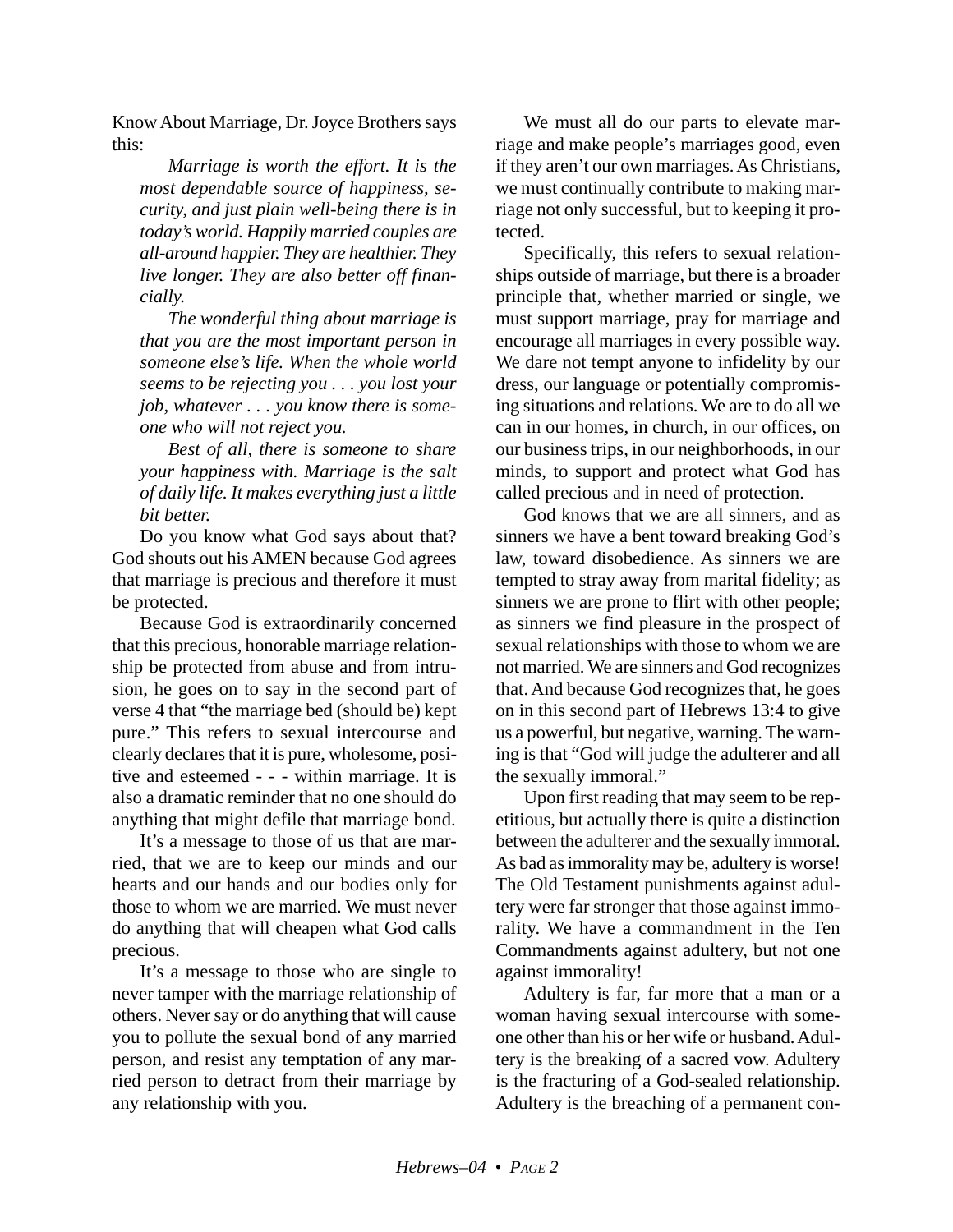tract.

In our culture, we hold a contract to be very important. If you sign a contract to build a house or buy a car or sell a piece of real estate, you're bound to that contract and our court system will hold you to it. You must deliver on the terms of that contract. And, frankly, we don't think much of people who break contracts.

God is declaring that marriage is a sacred contract, one that he has sealed, and if that contract is broken, God counts it to be a most serious infraction. God says that adultery is more than a private matter between two people. Adultery is an affront to God. It is smashing what God calls precious and sacred. Adultery is a sin against God himself! God cannot and God will not allow such behavior to go unnoticed and unjudged.

The Greek word that's used for sexual immorality is "pornous" from which we get the word "pornography". It refers to all immorality and really has nothing specific to do with marriage. It has to do with anything that is sexually impure. It includes all homosexual activity. It includes premarital sexual relations. It includes extramarital sexual relations. It refers

to the biblically forbidden practice of sexual relations between people and animal. It extends to lewd and provocative sexual behavior as well.

God doesn't like any

kind of immorality. He invented human sexuality and sexual activity as a marvelous provision for appropriate human pleasure, and he resents sinners twisting and abusing what he invented.

Imagine a master artist painting a brilliant landscape and then seeing someone use it for a dartboard! Certainly the artist would be angry over the gross misuse of his masterpiece. God is the Master Artist who created the masterpiece of marriage and morality.

God judges the sexually immoral. He doesn't let people get away with it. Sooner or later, in some way or another, the judgment of God comes upon the immoral. But God is not some kind of heavenly spoilsport, out to ruin human fun. He judges immorality because he is just and must judge what is wrong. Furthermore, he judges immorality in order to restrict if not stop it from recurring.

So what do we do with this?

We must not emphasize the end of the verse to the exclusion of the beginning of the verse. Frankly, if you are tempted to adultery or immorality, then take these warnings most seriously. Hear the warning and avoid the sin. If you are already involved in adultery and immorality, then stop! If you have been involved in an adulterous or immoral lifestyle, confess those sins and claim God's forgiveness. Do whatever you must do to make things right again – with God and with those whom you have wronged.

Jesus Christ has promised to give us the strength we need to live God's better way. Jesus Christ is the one to whom we go for the forgiveness of the sins that we have already committed. And Jesus Christ has promised us eternal life through faith in him.

*Jesus Christ has promised to give us the strength we need to live God's better way.*

Most of all, commit to make marriage as good as God wants it to be. Count marriage as honorable and precious, something of fantastic value!

Work hard at making marriage good, whether it's your marriage or the marriages of others. Pray, read, think and talk in ways that show that "Marriage should be honored by all, and the marriage bed kept pure, for God will judge that adulterer and all the sexually immoral."

The result will be far more articles like one I read in the Minneapolis StarTribune. It's from the Associated Press datelined Orlando, Florida, July 5. It says:

Walter and Isabell Robison gave a lot of thought to their wedding date and finally settled on July 4, figuring they'd often have